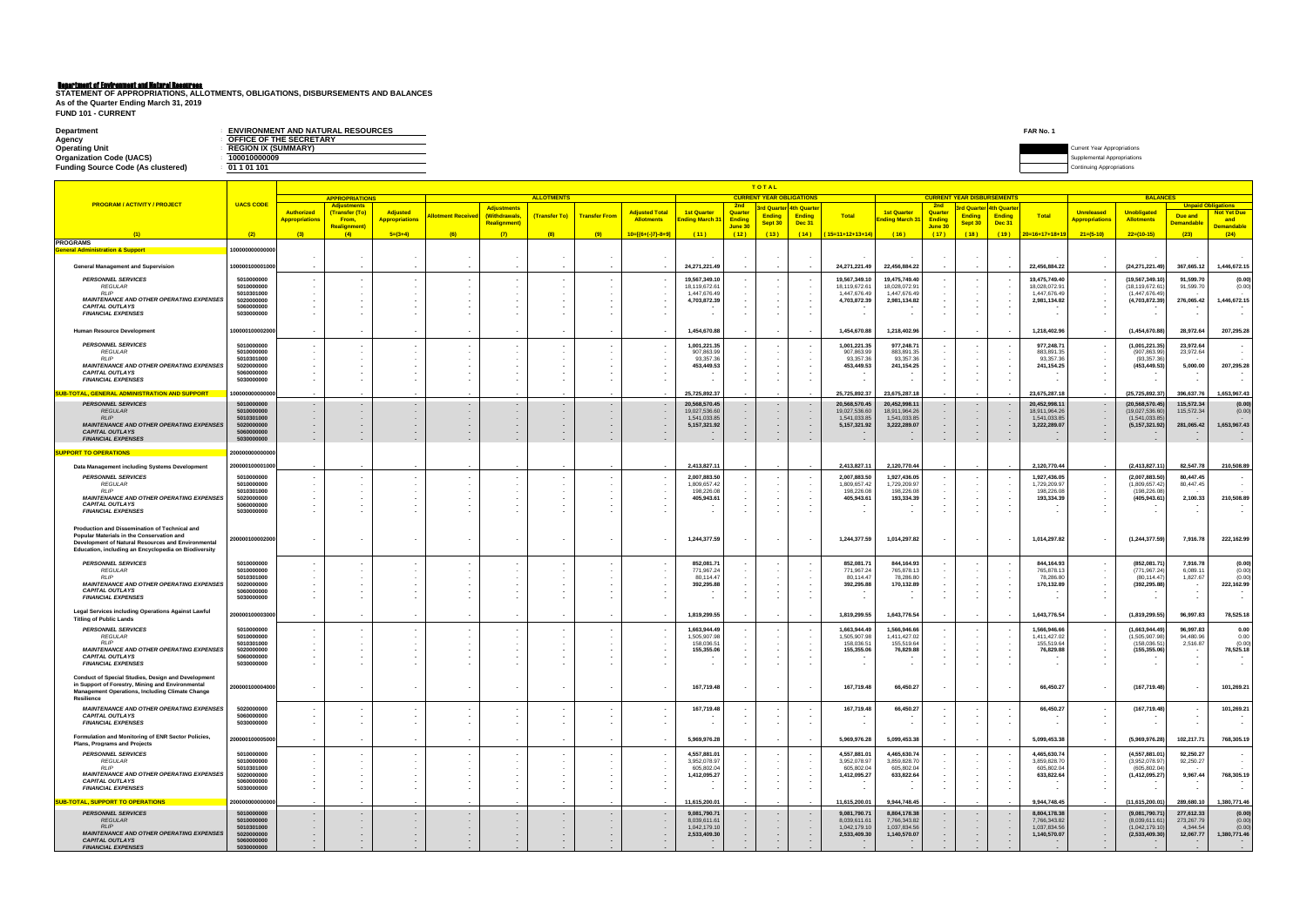**FUND 101 - CURRENT**

| <b>Department</b>                         | <b>ENVIRONMENT AND NATURAL RESOURCES</b> | FAR No. |                                    |
|-------------------------------------------|------------------------------------------|---------|------------------------------------|
| Agency                                    | OFFICE OF THE SECRETARY                  |         |                                    |
| <b>Operating Unit</b>                     | <b>REGION IX (SUMMARY)</b>               |         | <b>Current Year Appropriations</b> |
| <b>Organization Code (UACS)</b>           | 100010000009                             |         | mental Appropriations              |
| <b>Funding Source Code (As clustered)</b> | 01 1 01 101                              |         | a Appropriations. .                |
|                                           |                                          |         |                                    |

**STATEMENT OF APPROPRIATIONS, ALLOTMENTS, OBLIGATIONS, DISBURSEMENTS AND BALANCES As of the Quarter Ending March 31, 2019**

|                                                                                      |                               |                                                  | <b>TOTAL</b><br><b>APPROPRIATIONS</b><br><b>ALLOTMENTS</b><br><b>CURRENT YEAR OBLIGATIONS</b><br><b>CURRENT YEAR DISBURSEMENTS</b> |                                         |                                    |                                     |        |                                    |                                            |                                     |                          |                  |                   |                                |                                                   |                          |                                    |                                     |                                |                                            |                                         |                                                      |                            |
|--------------------------------------------------------------------------------------|-------------------------------|--------------------------------------------------|------------------------------------------------------------------------------------------------------------------------------------|-----------------------------------------|------------------------------------|-------------------------------------|--------|------------------------------------|--------------------------------------------|-------------------------------------|--------------------------|------------------|-------------------|--------------------------------|---------------------------------------------------|--------------------------|------------------------------------|-------------------------------------|--------------------------------|--------------------------------------------|-----------------------------------------|------------------------------------------------------|----------------------------|
| <b>PROGRAM / ACTIVITY / PROJECT</b>                                                  | <b>UACS CODE</b>              |                                                  | Adiustments                                                                                                                        |                                         |                                    |                                     |        |                                    |                                            |                                     | 2nd                      | 3rd Quarter      | <b>4th Quarte</b> |                                |                                                   | 2nd                      |                                    | 3rd Quarter <mark>4th Quarte</mark> |                                |                                            | <b>BALANCES</b>                         |                                                      | <b>Unpaid Obligations</b>  |
|                                                                                      |                               | <b>Authorized</b><br><mark>Appropriations</mark> | (Transfer (To)<br>From,                                                                                                            | Adjusted<br><mark>Appropriations</mark> | <b>Allotment Receiver</b>          | <b>Adjustments</b><br>(Withdrawals, |        | (Transfer To) Transfer From        | <b>Adjusted Total</b><br><b>Allotments</b> | <b>1st Quarter</b><br>nding March 3 | Quarter<br><b>Ending</b> | <b>Ending</b>    | <b>Ending</b>     | <b>Total</b>                   | <b>1st Quarter</b><br><mark>Inding March 3</mark> | Quarter<br><b>Ending</b> | <b>Ending</b>                      | <b>Ending</b>                       | <b>Total</b>                   | <b>Unreleased</b><br><b>Appropriations</b> | <b>Unobligated</b><br><b>Allotments</b> | Due and                                              | <b>Not Yet Due</b><br>and  |
|                                                                                      |                               |                                                  | <b>Realignment</b> )                                                                                                               |                                         |                                    | <b>Realignment)</b>                 |        |                                    |                                            |                                     | June 30                  | Sept 30          | <b>Dec 31</b>     |                                |                                                   | June 30                  | Sept 3                             | Dec 31                              |                                |                                            |                                         | <b>Demandable</b>                                    | <b>Demandable</b>          |
| (1)                                                                                  | (2)                           | (3)                                              | (4)                                                                                                                                | $5=(3+4)$                               | (6)                                | (7)                                 | (8)    | (9)                                | $10=[(6+(-)7)-8+9]$                        | (11)                                | (12)                     | (13)             | (14)              | <mark>(15=11+12+13+14)</mark>  | (16)                                              | (17)                     | (18)                               | (19)                                | $20=16+17+18+19$               | $21=(5-10)$                                | $22=(10-15)$                            | (23)                                                 | (24)                       |
| <b>OPERATIONS</b>                                                                    | 800000000000000               |                                                  |                                                                                                                                    |                                         |                                    |                                     |        |                                    |                                            |                                     |                          |                  |                   |                                |                                                   |                          |                                    |                                     |                                |                                            |                                         |                                                      |                            |
| <b>NATURAL RESOURCES SUSTAINABLY MANAGED</b>                                         | 310000000000000               |                                                  |                                                                                                                                    |                                         |                                    |                                     |        |                                    |                                            |                                     |                          |                  |                   |                                |                                                   |                          |                                    |                                     |                                |                                            |                                         |                                                      |                            |
| NATURAL RESOURCES ENFORCEMENT AND<br><b>REGULATORY PROGRAM</b>                       | 310100000000000               |                                                  |                                                                                                                                    |                                         |                                    |                                     |        |                                    |                                            |                                     |                          |                  |                   |                                |                                                   |                          |                                    |                                     |                                |                                            |                                         |                                                      |                            |
| Natural Resources Management<br>Arrangement/Agreement and Permit Issuance            | 310100100001000               | $\sim$                                           |                                                                                                                                    |                                         |                                    |                                     |        |                                    |                                            | 13,648,843.01                       |                          | $\sim$           |                   | 13,648,843.01                  | 8,733,696.13                                      |                          | $\sim$                             |                                     | 8,733,696.13                   |                                            | (13,648,843.01)                         | 61,156.72                                            | 4,853,990.16               |
| <b>PERSONNEL SERVICES</b><br><b>REGULAR</b>                                          | 5010000000<br>5010000000      | $\sim$                                           |                                                                                                                                    |                                         |                                    |                                     |        |                                    |                                            | 6,900,111.49<br>6,348,837.67        |                          |                  |                   | 6,900,111.49<br>6,348,837.67   | 6,857,940.37<br>6,308,276.33                      |                          |                                    |                                     | 6,857,940.37<br>6,308,276.33   |                                            | (6,900,111.49)<br>(6,348,837.67)        | 42,171.12<br>40,561.34                               | (0.00)<br>(0.00)           |
| <b>RLIP</b><br><b>MAINTENANCE AND OTHER OPERATING EXPENSES</b>                       | 5010301000<br>5020000000      |                                                  |                                                                                                                                    |                                         |                                    |                                     |        |                                    |                                            | 551,273.82<br>6,748,731.52          |                          |                  |                   | 551,273.82<br>6,748,731.52     | 549,664.04<br>1,875,755.76                        |                          | $\sim$                             |                                     | 549.664.04<br>1,875,755.76     |                                            | (551, 273.82)<br>(6,748,731.52)         | 1,609.78<br>18,985.60                                | 0.00<br>4,853,990.16       |
| <b>CAPITAL OUTLAYS</b><br><b>FINANCIAL EXPENSES</b>                                  | 5060000000<br>5030000000      |                                                  |                                                                                                                                    |                                         |                                    |                                     |        |                                    |                                            |                                     |                          |                  |                   |                                |                                                   |                          |                                    |                                     |                                |                                            |                                         | $\overline{\phantom{a}}$<br>$\overline{\phantom{a}}$ |                            |
| Operations against illegal environment and natural<br>resources activities           | 310100100002000               |                                                  |                                                                                                                                    |                                         |                                    |                                     |        |                                    |                                            | 45,470.00                           |                          |                  |                   | 45,470.00                      | 13,640.00                                         |                          |                                    |                                     | 13,640.00                      |                                            | (45, 470.00)                            |                                                      | 31,830.00                  |
| <b>MAINTENANCE AND OTHER OPERATING EXPENSES</b>                                      | 5020000000                    | $\sim$                                           |                                                                                                                                    |                                         |                                    |                                     |        |                                    |                                            | 45,470.00                           |                          |                  |                   | 45,470.00                      | 13,640.00                                         |                          |                                    |                                     | 13,640.00                      |                                            | (45, 470.00)                            |                                                      | 31,830.00                  |
| <b>CAPITAL OUTLAYS</b><br><b>FINANCIAL EXPENSES</b>                                  | 5060000000<br>5030000000      | $\sim$                                           |                                                                                                                                    |                                         |                                    |                                     |        |                                    |                                            |                                     |                          |                  |                   |                                |                                                   |                          |                                    |                                     |                                |                                            |                                         | $\overline{\phantom{a}}$<br>$\overline{\phantom{a}}$ |                            |
| TOTAL - NATURAL RESOURCES ENFORCEMENT AND<br><b>REGULATORY PROGRAM</b>               | 810100000000000               | $\sim$                                           |                                                                                                                                    |                                         | ٠.                                 |                                     |        |                                    |                                            | 13,694,313.01                       |                          |                  |                   | 13,694,313.01                  | 8,747,336.13                                      |                          | $\sim$                             |                                     | 8,747,336.13                   |                                            | (13,694,313.01)                         | 61,156.72                                            | 4,885,820.16               |
| <b>PERSONNEL SERVICES</b>                                                            | 5010000000                    | $\sim$                                           |                                                                                                                                    |                                         |                                    |                                     |        |                                    |                                            | 6,900,111.49                        |                          |                  |                   | 6,900,111.49                   | 6,857,940.37                                      |                          |                                    |                                     | 6,857,940.37                   |                                            | (6,900,111.49)                          | 42,171.12                                            | (0.00)                     |
| <b>REGULAR</b><br>RIP                                                                | 5010000000<br>5010301000      | $\sim$                                           |                                                                                                                                    |                                         |                                    |                                     |        |                                    |                                            | 6,348,837.67<br>551,273.82          |                          |                  |                   | 6,348,837.67<br>551,273.82     | 6,308,276.33<br>549,664.04                        |                          |                                    |                                     | 6,308,276.33<br>549,664.04     |                                            | (6,348,837.67)<br>(551, 273.82)         | 40,561.34<br>1,609.78                                | (0.00)<br>0.00             |
| <b>MAINTENANCE AND OTHER OPERATING EXPENSES</b><br><b>CAPITAL OUTLAYS</b>            | 5020000000<br>5060000000      |                                                  |                                                                                                                                    |                                         |                                    |                                     |        |                                    |                                            | 6,794,201.52                        |                          |                  |                   | 6,794,201.52                   | 1,889,395.76                                      |                          |                                    |                                     | 1,889,395.76                   |                                            | (6,794,201.52)                          | 18,985.60                                            | 4,885,820.16               |
| <b>FINANCIAL EXPENSES</b><br>NATURAL RESOURCES CONSERVATION AND                      | 5030000000<br>310200000000000 |                                                  |                                                                                                                                    |                                         |                                    |                                     |        |                                    |                                            |                                     |                          |                  |                   |                                |                                                   |                          | $\overline{\phantom{a}}$           | <b>.</b>                            | ۰.                             | $\sim$                                     |                                         | $\sim$                                               |                            |
| DEVELOPMENT PROGRAM                                                                  |                               |                                                  |                                                                                                                                    |                                         |                                    |                                     |        |                                    |                                            |                                     |                          |                  |                   |                                |                                                   |                          |                                    |                                     |                                |                                            |                                         |                                                      |                            |
| <b>Protected Areas, Caves and Wetlands Development</b><br>and Management Sub-Program | 310201000000000               |                                                  |                                                                                                                                    |                                         |                                    |                                     |        |                                    |                                            |                                     |                          |                  |                   |                                |                                                   |                          |                                    |                                     |                                |                                            |                                         |                                                      |                            |
| Protected Areas Development and Management                                           | 310201100001000               |                                                  |                                                                                                                                    |                                         |                                    |                                     |        |                                    |                                            | 12,941,716.12                       |                          |                  |                   | 12,941,716.12                  | 10,829,355.12                                     |                          |                                    |                                     | 10,829,355.12                  |                                            | (12, 941, 716.12)                       | 68,678.05                                            | 2,043,682.95               |
| <b>PERSONNEL SERVICES</b><br><b>REGULAR</b>                                          | 5010000000<br>5010000000      |                                                  |                                                                                                                                    |                                         |                                    |                                     |        |                                    |                                            | 9,434,182.90<br>8,483,172.99        |                          |                  |                   | 9,434,182.90<br>8,483,172.99   | 9,274,268.43<br>8,474,868.42                      |                          |                                    |                                     | 9,274,268.43<br>8,474,868.42   |                                            | (9,434,182.90)<br>(8,483,172.99)        | 9,914.47<br>8,304.57                                 | 150,000.00<br>(0.00)       |
| RI IP<br><b>MAINTENANCE AND OTHER OPERATING EXPENSES</b>                             | 5010301000<br>5020000000      |                                                  |                                                                                                                                    |                                         |                                    |                                     |        |                                    |                                            | 951,009.9<br>3,507,533.22           |                          |                  |                   | 951,009.9<br>3,507,533.22      | 799,400.0<br>1,555,086.69                         |                          | $\sim$                             |                                     | 799,400.0<br>1,555,086.69      |                                            | (951,009.91<br>(3,507,533.22)           | 1,609.90<br>58,763.58                                | 150,000.00<br>1,893,682.95 |
| <b>CAPITAL OUTLAYS</b><br><b>FINANCIAL EXPENSES</b>                                  | 5060000000<br>5030000000      |                                                  |                                                                                                                                    |                                         |                                    |                                     |        |                                    |                                            |                                     |                          |                  |                   |                                |                                                   |                          | $\sim$<br>$\overline{\phantom{a}}$ |                                     |                                |                                            |                                         | $\overline{\phantom{a}}$<br>$\blacksquare$           | $\sim$                     |
| <b>Wildlife Resources Conservation Sub-Program</b>                                   | 310202000000000               |                                                  |                                                                                                                                    |                                         |                                    |                                     |        |                                    |                                            |                                     |                          |                  |                   |                                |                                                   |                          |                                    |                                     |                                |                                            |                                         |                                                      |                            |
| Protection and Conservation Wildlife                                                 | 310202100001000               |                                                  |                                                                                                                                    |                                         |                                    |                                     |        |                                    |                                            | 506,055.12                          |                          |                  |                   | 506,055.12                     | 212,950.08                                        |                          |                                    |                                     | 212,950.08                     |                                            | (506, 055.12)                           | 9,199.98                                             | 283,905.06                 |
| <b>MAINTENANCE AND OTHER OPERATING EXPENSES</b>                                      | 5020000000                    |                                                  |                                                                                                                                    |                                         |                                    |                                     |        |                                    |                                            | 506,055.12                          |                          |                  |                   | 506,055.12                     | 212,950.08                                        |                          |                                    |                                     | 212,950.08                     |                                            | (506, 055.12)                           | 9,199.98                                             | 283,905.06                 |
| <b>CAPITAL OUTLAYS</b><br><b>FINANCIAL EXPENSES</b>                                  | 5060000000<br>5030000000      |                                                  |                                                                                                                                    |                                         |                                    |                                     |        |                                    |                                            |                                     |                          |                  |                   |                                |                                                   |                          | $\overline{\phantom{a}}$           |                                     |                                |                                            |                                         | $\overline{\phantom{a}}$                             |                            |
| <b>Coastal and Marine Ecosystems Rehabilitation Sub-</b>                             | 310203000000000               |                                                  |                                                                                                                                    |                                         |                                    |                                     |        |                                    |                                            |                                     |                          |                  |                   |                                |                                                   |                          |                                    |                                     |                                |                                            |                                         |                                                      |                            |
| <b>Program</b><br>Management of Coastal and Marine Resources/Areas                   | 310203100001000               |                                                  |                                                                                                                                    |                                         |                                    |                                     |        |                                    |                                            | 1,823,815.22                        |                          |                  |                   | 1,823,815.22                   | 852,857.57                                        |                          |                                    |                                     | 852,857.57                     |                                            | (1,823,815.22)                          | 114,084.00                                           | 856,873.65                 |
| <b>MAINTENANCE AND OTHER OPERATING EXPENSES</b>                                      | 5020000000                    | $\sim$                                           |                                                                                                                                    |                                         |                                    |                                     |        |                                    |                                            | 1,823,815.22                        |                          |                  |                   | 1,823,815.22                   | 852,857.57                                        |                          |                                    |                                     | 852,857.57                     |                                            | (1,823,815.22)                          | 114,084.00                                           | 856,873.65                 |
| <b>CAPITAL OUTLAYS</b><br><b>FINANCIAL EXPENSES</b>                                  | 5060000000<br>5030000000      | $\sim$                                           |                                                                                                                                    |                                         |                                    |                                     |        |                                    |                                            |                                     |                          |                  |                   |                                |                                                   |                          |                                    |                                     |                                |                                            |                                         |                                                      |                            |
| <b>SUB-TOTAL - Coastal and Marine Ecosystems</b>                                     | 310203000000000               |                                                  |                                                                                                                                    |                                         |                                    |                                     |        |                                    |                                            |                                     |                          |                  |                   |                                | 852,857.57                                        |                          |                                    |                                     | 852,857.57                     |                                            |                                         |                                                      | 856,873.65                 |
| <b>Rehabilitation Sub-Program</b>                                                    |                               |                                                  |                                                                                                                                    |                                         |                                    |                                     |        |                                    |                                            | 1,823,815.22                        |                          |                  |                   | 1,823,815.22                   |                                                   |                          | $\sim$                             |                                     |                                |                                            | (1,823,815.22)                          | 114,084.00                                           |                            |
| <b>MAINTENANCE AND OTHER OPERATING EXPENSES</b><br><b>CAPITAL OUTLAYS</b>            | 5020000000<br>5060000000      | $\sim$<br>$\sim$                                 | $\sim$<br>$\sim$                                                                                                                   | $\sim$<br>$\sim$                        | $\sim$<br>$\sim$                   | $\sim$<br>$\sim$                    | $\sim$ | $\overline{\phantom{a}}$<br>$\sim$ |                                            | 1,823,815.22                        |                          | $\sim$<br>$\sim$ | $\sim$            | 1,823,815.22                   | 852,857.57                                        |                          | $\sim$<br>$\sim$                   | . .                                 | 852,857.57                     | $\sim$                                     | (1,823,815.22)                          | 114,084.00<br>$\overline{\phantom{a}}$               | 856,873.65<br>$\sim$       |
| <b>FINANCIAL EXPENSES</b>                                                            | 5030000000                    | $\sim$                                           | $\sim$                                                                                                                             | $\sim$                                  | $\sim$                             | $\sim$                              | $\sim$ | $\sim$                             |                                            | $\sim$                              | $\sim$                   | $\sim$ $-$       | $\sim$ $-$        | $\sim$                         | $\sim$ $-$                                        | $\sim$                   | $\sim$ $-$                         | <b>Contract</b>                     | $\sim$ $-$                     | $\sim$                                     | $\sim$ $-$                              | $\sim$                                               | <b>Contract Contract</b>   |
| <b>Land Management Sub-Program</b>                                                   | 310204000000000               |                                                  |                                                                                                                                    |                                         |                                    |                                     |        |                                    |                                            |                                     |                          |                  |                   |                                |                                                   |                          |                                    |                                     |                                |                                            |                                         |                                                      |                            |
| Land Survey, Disposition and Records Management                                      | 310204100001000               |                                                  |                                                                                                                                    |                                         |                                    |                                     |        |                                    |                                            | 19,758,171.69                       |                          |                  |                   | 19,758,171.69                  | 17,932,727.05                                     |                          |                                    |                                     | 17,932,727.05                  | $\sim$                                     | (19,758,171.69)                         | 250,973.15                                           | 1,574,471.49               |
| <b>PERSONNEL SERVICES</b><br>REGULAR                                                 | 5010000000<br>5010000000      | $\sim$<br>$\sim$                                 |                                                                                                                                    |                                         |                                    |                                     |        |                                    |                                            | 17,020,714.03<br>14,991,150.96      |                          |                  |                   | 17,020,714.03<br>14,991,150.96 | 16,875,915.55<br>14,846,352.48                    |                          | $\sim$                             |                                     | 16,875,915.55<br>14,846,352.48 |                                            | (17,020,714.03)<br>(14,991,150.96)      | 144,798.48<br>144,798.48                             | 0.00<br>0.00               |
| <b>RLIP</b><br><b>MAINTENANCE AND OTHER OPERATING EXPENSES</b>                       | 5010301000<br>5020000000      | $\sim$<br>$\sim$                                 |                                                                                                                                    |                                         |                                    |                                     |        |                                    |                                            | 2,029,563.07<br>2,737,457.66        |                          |                  |                   | 2,029,563.07<br>2,737,457.66   | 2,029,563.07<br>1,056,811.50                      |                          | $\sim$<br>$\sim$                   |                                     | 2,029,563.07<br>1,056,811.50   | $\sim$<br>$\overline{\phantom{a}}$         | (2,029,563.07)<br>(2,737,457.66)        | 106,174.67                                           | 1,574,471.49               |
| <b>CAPITAL OUTLAYS</b><br><b>FINANCIAL EXPENSES</b>                                  | 5060000000<br>5030000000      | $\sim$<br>$\sim$                                 |                                                                                                                                    |                                         | $\overline{\phantom{a}}$           | $\overline{\phantom{a}}$            |        |                                    |                                            |                                     |                          |                  |                   |                                |                                                   |                          | $\sim$<br>$\sim$                   | $\sim$                              |                                |                                            |                                         | $\sim$                                               | $\overline{\phantom{a}}$   |
| For the Requirements of the Comprehensive Agrarian<br>Reform Program                 | 310204100002000               | $\sim$                                           |                                                                                                                                    |                                         |                                    |                                     |        |                                    |                                            | 947,007.76                          | $\sim$                   | $\sim$           |                   | 947,007.76                     | 828,886.22                                        |                          | $\sim$                             |                                     | 828,886.22                     | $\overline{\phantom{a}}$                   | (947,007.76)                            | 23,148.46                                            | 94,973.08                  |
| <b>PERSONNEL SERVICES</b>                                                            | 5010000000                    |                                                  |                                                                                                                                    |                                         |                                    |                                     |        |                                    |                                            | 795,254.92                          |                          |                  |                   | 795,254.92                     | 718,178.04                                        |                          | $\sim$                             |                                     | 718,178.04                     |                                            | (795, 254.92)                           |                                                      | 77,076.88                  |
| REGULAR<br><b>RLIP</b>                                                               | 5010000000<br>5010301000      | $\sim$<br>$\sim$                                 |                                                                                                                                    |                                         |                                    |                                     |        |                                    | $\sim$                                     | 795,254.92                          |                          |                  |                   | 795,254.92                     | 718,178.04                                        |                          | $\sim$<br>$\sim$                   |                                     | 718,178.04                     |                                            | (795, 254.92)                           | $\sim$                                               | 77,076.88                  |
| <b>MAINTENANCE AND OTHER OPERATING EXPENSES</b><br><b>CAPITAL OUTLAYS</b>            | 5020000000<br>5060000000      | $\sim$<br>$\sim$                                 |                                                                                                                                    |                                         | $\overline{\phantom{a}}$<br>$\sim$ | $\overline{\phantom{a}}$            |        |                                    | $\overline{\phantom{a}}$                   | 151,752.84                          | $\sim$                   | $\sim$           | $\sim$            | 151,752.84                     | 110,708.18                                        |                          | $\sim$                             | . .                                 | 110,708.18                     | $\overline{\phantom{a}}$                   | (151, 752.84)                           | 23,148.46<br>$\overline{\phantom{a}}$                | 17,896.20<br>$\sim$        |
| <b>FINANCIAL EXPENSES</b>                                                            | 5030000000                    |                                                  |                                                                                                                                    |                                         |                                    |                                     |        |                                    |                                            |                                     |                          |                  |                   |                                |                                                   |                          |                                    |                                     |                                |                                            |                                         |                                                      | $\sim$                     |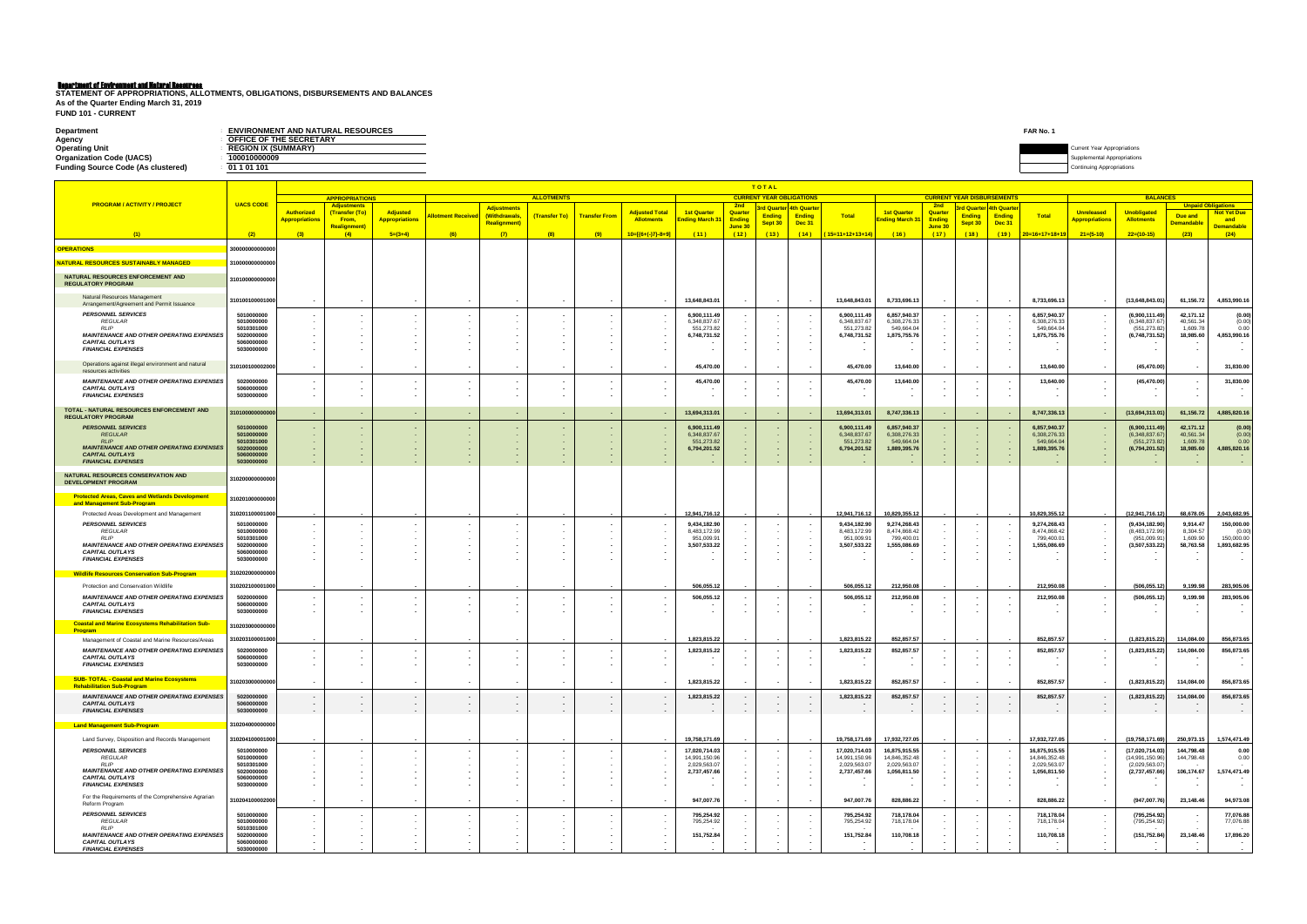**FUND 101 - CURRENT**

| <b>Department</b>                         | <b>ENVIRONMENT AND NATURAL RESOURCES</b> | FAR No. |                                    |
|-------------------------------------------|------------------------------------------|---------|------------------------------------|
| Agency                                    | OFFICE OF THE SECRETARY                  |         |                                    |
| <b>Operating Unit</b>                     | <b>REGION IX (SUMMARY)</b>               |         | <b>Current Year Appropriations</b> |
| <b>Organization Code (UACS)</b>           | 100010000009                             |         | ental Appropriations               |
| <b>Funding Source Code (As clustered)</b> | 01 1 01 101                              |         | Continuing Appropriations          |
|                                           |                                          |         |                                    |

**STATEMENT OF APPROPRIATIONS, ALLOTMENTS, OBLIGATIONS, DISBURSEMENTS AND BALANCES As of the Quarter Ending March 31, 2019**

|                                                                                        |                          |                                             |                                             |                                   |                                    |                                     |                   |                      |                                     |                                      |                   | TOTAL<br><b>CURRENT YEAR OBLIGATIONS</b> |                                         |                                |                                      |                          |               |                                                    |                                | <b>BALANCES</b>                            |                                         |                           |                                  |  |
|----------------------------------------------------------------------------------------|--------------------------|---------------------------------------------|---------------------------------------------|-----------------------------------|------------------------------------|-------------------------------------|-------------------|----------------------|-------------------------------------|--------------------------------------|-------------------|------------------------------------------|-----------------------------------------|--------------------------------|--------------------------------------|--------------------------|---------------|----------------------------------------------------|--------------------------------|--------------------------------------------|-----------------------------------------|---------------------------|----------------------------------|--|
| <b>PROGRAM / ACTIVITY / PROJECT</b>                                                    | <b>UACS CODE</b>         |                                             | <b>APPROPRIATIONS</b><br><b>Adjustments</b> |                                   |                                    |                                     | <b>ALLOTMENTS</b> |                      |                                     |                                      | – 2nd             |                                          |                                         |                                |                                      | 2 <sub>nd</sub>          |               | <b>CURRENT YEAR DISBURSEMENTS</b>                  |                                |                                            |                                         | <b>Unpaid Obligations</b> |                                  |  |
|                                                                                        |                          | <b>Authorized</b><br><u> Appropriations</u> | (Transfer (To)<br>From,                     | Adjusted<br><b>Appropriations</b> | <b>Ilotment Receive</b>            | <b>Adjustments</b><br>(Withdrawals, | (Transfer To)     | <b>Transfer From</b> | <b>Adjusted Total</b><br>Allotments | <b>1st Quarter</b><br>Ending March 3 | Quarter<br>Ending | <b>Ending</b>                            | 3rd Quarter 4th Quarte<br><b>Ending</b> | Total                          | <b>1st Quarter</b><br>Inding March 3 | Quarter<br><b>Ending</b> | <b>Ending</b> | <mark>d Quarter 4th Quarte</mark><br><b>Ending</b> | <b>Total</b>                   | <b>Unreleased</b><br><b>Appropriations</b> | <b>Unobligated</b><br><b>Allotments</b> | Due and                   | <b>Not Yet Due</b><br>and        |  |
|                                                                                        |                          |                                             | <b>Realignment)</b>                         |                                   |                                    | <b>Realignment</b> )                |                   |                      |                                     |                                      | June 30           | Sept 30                                  | Dec 31                                  |                                |                                      | June 30                  | Sept 30       | <b>Dec 31</b>                                      |                                |                                            |                                         | <b>Demandable</b>         | <mark>Demandable</mark>          |  |
|                                                                                        | (2)                      | (3)                                         | (4)                                         | $5=(3+4)$                         | (6)                                | (7)                                 | (8)               | (9)                  | $10=[(6+(-)7)-8+9]$                 | (11)                                 | (12)              | (13)                                     | (14)                                    | 15=11+12+13+14                 | (16)                                 | (17)                     | (18)          | (19)                                               | $20=16+17+18+19$               | $21=(5-10)$                                | $22=(10-15)$                            | (23)                      | (24)                             |  |
| Program Beneficiaries Development                                                      | 310204100002000          |                                             |                                             |                                   |                                    |                                     |                   |                      |                                     | 113,691.84                           |                   |                                          |                                         | 113,691.84                     | 78,810.04                            |                          |               |                                                    | 78,810.04                      |                                            | (113, 691.84)                           | 16,985.60                 | 17,896.20                        |  |
| <b>PERSONNEL SERVICES</b><br><b>REGULAR</b>                                            | 5010000000<br>5010000000 |                                             |                                             |                                   | $\sim$                             |                                     |                   |                      |                                     |                                      |                   |                                          |                                         |                                |                                      |                          |               |                                                    |                                |                                            |                                         |                           |                                  |  |
| <b>RLIP</b>                                                                            | 5010301000               |                                             |                                             |                                   |                                    |                                     |                   |                      |                                     |                                      |                   |                                          |                                         |                                |                                      |                          |               |                                                    |                                |                                            |                                         |                           |                                  |  |
| <b>MAINTENANCE AND OTHER OPERATING EXPENSES</b><br><b>CAPITAL OUTLAYS</b>              | 5020000000<br>5060000000 |                                             |                                             |                                   |                                    |                                     |                   |                      |                                     | 113,691.84                           |                   |                                          |                                         | 113,691.84                     | 78,810.04                            |                          |               |                                                    | 78,810.04                      |                                            | (113,691.84)                            | 16,985.60                 | 17,896.20                        |  |
| <b>FINANCIAL EXPENSES</b>                                                              | 5030000000               |                                             |                                             |                                   |                                    |                                     |                   |                      |                                     |                                      |                   |                                          |                                         |                                |                                      |                          |               |                                                    |                                |                                            |                                         |                           |                                  |  |
| Land Surveys and Disposition                                                           | 310204100002000          |                                             |                                             |                                   |                                    |                                     |                   |                      |                                     | 833,315.92                           |                   |                                          |                                         | 833,315.92                     | 750,076.18                           |                          |               |                                                    | 750,076.18                     |                                            | (833, 315.92)                           | 6,162.86                  | 77,076.88                        |  |
| <b>PERSONNEL SERVICES</b><br><b>REGULAR</b>                                            | 5010000000<br>5010000000 |                                             |                                             |                                   | $\sim$<br>$\sim$                   |                                     |                   |                      |                                     | 795,254.92<br>795,254.92             |                   |                                          |                                         | 795,254.92<br>795,254.92       | 718,178.04<br>718,178.04             |                          |               |                                                    | 718,178.04<br>718,178.04       |                                            | (795, 254.92)<br>(795, 254.92)          | $\sim$                    | 77,076.88<br>77,076.88           |  |
| <b>RLIP</b><br><b>MAINTENANCE AND OTHER OPERATING EXPENSES</b>                         | 5010301000<br>5020000000 |                                             |                                             |                                   |                                    |                                     |                   |                      |                                     | 38,061.00                            |                   |                                          |                                         | 38,061.00                      | 31,898.14                            |                          |               |                                                    | 31,898.14                      |                                            | (38,061.00)                             | 6,162.86                  |                                  |  |
| <b>CAPITAL OUTLAYS</b>                                                                 | 5060000000               |                                             |                                             |                                   |                                    |                                     |                   |                      |                                     |                                      |                   |                                          |                                         |                                |                                      |                          |               |                                                    |                                |                                            |                                         |                           |                                  |  |
| <b>FINANCIAL EXPENSES</b>                                                              | 5030000000               |                                             |                                             |                                   |                                    |                                     |                   |                      |                                     |                                      |                   |                                          |                                         |                                |                                      |                          |               |                                                    |                                |                                            |                                         |                           |                                  |  |
| <b>SUB TOTAL - Land Management Sub-Program</b>                                         | 810204000000000          |                                             |                                             |                                   |                                    |                                     |                   |                      |                                     | 20,705,179.45                        |                   |                                          |                                         | 20,705,179.45                  | 18,761,613.27                        |                          |               |                                                    | 18,761,613.27                  |                                            | (20, 705, 179.45)                       | 274,121.61                | 1,669,444.57                     |  |
| <b>PERSONNEL SERVICES</b><br><b>REGULAR</b>                                            | 5010000000<br>5010000000 | $\sim$                                      |                                             |                                   | $\sim$                             | $\overline{\phantom{a}}$            |                   |                      | $\sim$                              | 17,815,968.95<br>15,786,405.88       |                   |                                          |                                         | 17,815,968.9<br>15,786,405.88  | 17,594,093.59<br>15,564,530.52       |                          |               |                                                    | 17,594,093.59<br>15,564,530.52 |                                            | (17,815,968.95)<br>(15,786,405.88)      | 144,798.48<br>144,798.48  | 77,076.88<br>77,076.88           |  |
| <b>RLIP</b><br><b>MAINTENANCE AND OTHER OPERATING EXPENSES</b>                         | 5010301000<br>5020000000 |                                             |                                             |                                   |                                    |                                     |                   |                      |                                     | 2,029,563.07<br>2,889,210.50         |                   |                                          |                                         | 2,029,563.0<br>2,889,210.50    | 2,029,563.07<br>1,167,519.68         |                          |               |                                                    | 2,029,563.07<br>1,167,519.68   |                                            | (2,029,563.07)<br>(2,889,210.50)        | 129,323.13                | 1,592,367.69                     |  |
| <b>CAPITAL OUTLAYS</b><br><b>FINANCIAL EXPENSES</b>                                    | 5060000000<br>5030000000 |                                             |                                             |                                   | $\sim$<br>$\sim$                   |                                     |                   |                      |                                     |                                      |                   |                                          |                                         |                                |                                      |                          |               | $\sim$                                             | $\sim$                         | $\overline{\phantom{a}}$                   |                                         | $\overline{\phantom{a}}$  |                                  |  |
| <b>Forest and Watershed Management Sub-Program</b>                                     | 310205000000000          |                                             |                                             |                                   |                                    |                                     |                   |                      |                                     |                                      |                   |                                          |                                         |                                |                                      |                          |               |                                                    |                                |                                            |                                         |                           |                                  |  |
| Forest Development, Rehabilitation and Maintenance                                     |                          |                                             |                                             |                                   |                                    |                                     |                   |                      |                                     |                                      |                   |                                          |                                         |                                |                                      |                          |               |                                                    |                                |                                            |                                         |                           |                                  |  |
| and Protection                                                                         | 310205100001000          | $\sim$                                      |                                             |                                   |                                    |                                     |                   |                      |                                     | 38,474,715.19                        | $\sim$            | $\sim$                                   | $\overline{\phantom{a}}$                | 38,474,715.19                  | 28,004,669.77                        |                          |               |                                                    | 28,004,669.77                  |                                            | (38, 474, 715.19)                       | 305,989.59                | 10,164,055.83                    |  |
| <b>PERSONNEL SERVICES</b><br><b>REGULAR</b>                                            | 5010000000<br>5010000000 |                                             |                                             |                                   |                                    |                                     |                   |                      |                                     | 23,608,410.47<br>21,733,623.11       |                   |                                          |                                         | 23,608,410.47<br>21,733,623.1  | 23,341,218.39<br>21,466,431.03       |                          |               |                                                    | 23,341,218.39<br>21,466,431.03 |                                            | (23,608,410.47)<br>(21,733,623.11       | 59,496.27<br>59,496.27    | 207,695.81<br>207,695.81         |  |
| <b>RLIP</b>                                                                            | 5010301000               |                                             |                                             |                                   |                                    |                                     |                   |                      |                                     | 1,874,787.36                         |                   |                                          |                                         | 1,874,787.3                    | 1,874,787.36                         |                          |               |                                                    | 1,874,787.36                   |                                            | (1,874,787.36)                          |                           |                                  |  |
| <b>MAINTENANCE AND OTHER OPERATING EXPENSES</b><br><b>CAPITAL OUTLAYS</b>              | 5020000000<br>5060000000 |                                             |                                             |                                   |                                    |                                     |                   |                      |                                     | 14,866,304.72                        |                   |                                          |                                         | 14,866,304.72                  | 4,663,451.38                         |                          |               |                                                    | 4,663,451.38                   |                                            | (14,866,304.72)                         | 246,493.32                | 9,956,360.02                     |  |
| <b>FINANCIAL EXPENSES</b>                                                              | 5030000000               |                                             |                                             |                                   | $\sim$                             |                                     |                   |                      |                                     |                                      |                   |                                          |                                         |                                |                                      |                          |               | $\overline{\phantom{a}}$                           |                                |                                            |                                         | $\blacksquare$            |                                  |  |
| Soil Conservation and Watershed Management<br>including River Basin and Management and | 310205100002000          | $\sim$                                      |                                             |                                   |                                    |                                     |                   |                      | $\overline{\phantom{a}}$            | 1,198,739.22                         | $\sim$            | $\sim$                                   | $\sim$                                  | 1,198,739.22                   | 474,249.08                           |                          |               | . .                                                | 474,249.08                     |                                            | (1, 198, 739.22)                        | 127,660.48                | 596,829.66                       |  |
| <b>PERSONNEL SERVICES</b>                                                              | 5010000000               |                                             |                                             |                                   |                                    |                                     |                   |                      |                                     |                                      |                   |                                          |                                         |                                |                                      |                          |               |                                                    |                                |                                            |                                         |                           |                                  |  |
| <b>REGULAR</b><br><b>RLIP</b>                                                          | 5010000000<br>5010301000 |                                             |                                             |                                   |                                    |                                     |                   |                      |                                     |                                      |                   |                                          |                                         |                                |                                      |                          |               |                                                    |                                |                                            |                                         |                           |                                  |  |
| <b>MAINTENANCE AND OTHER OPERATING EXPENSES</b><br><b>CAPITAL OUTLAYS</b>              | 5020000000<br>5060000000 |                                             |                                             |                                   | $\overline{\phantom{a}}$           |                                     |                   |                      |                                     | 1,198,739.22                         |                   |                                          |                                         | 1,198,739.22                   | 474,249.0                            |                          |               | $\overline{\phantom{a}}$                           | 474,249.08                     |                                            | (1, 198, 739.22)                        | 127,660.48                | 596,829.66                       |  |
| <b>FINANCIAL EXPENSES</b>                                                              | 5030000000               |                                             |                                             |                                   |                                    |                                     |                   |                      |                                     |                                      |                   |                                          |                                         |                                |                                      |                          |               | $\overline{\phantom{a}}$                           |                                |                                            |                                         | $\overline{\phantom{a}}$  |                                  |  |
| <b>SUB TOTAL - Forest and Watershed Management Sub-</b>                                | 310205000000000          |                                             |                                             |                                   |                                    |                                     |                   |                      |                                     | 39,673,454.41                        |                   |                                          |                                         | 39,673,454.41                  | 28,478,918.85                        |                          |               |                                                    | 28,478,918.85                  |                                            | (39,673,454.41)                         | 433,650.07                | 10,760,885.49                    |  |
| <b>Program</b><br><b>PERSONNEL SERVICES</b>                                            |                          |                                             |                                             |                                   |                                    |                                     |                   |                      |                                     |                                      |                   |                                          |                                         |                                | 23,341,218.39                        |                          |               |                                                    |                                |                                            |                                         | 59,496.27                 |                                  |  |
| REGULAR                                                                                | 5010000000<br>5010000000 |                                             |                                             |                                   |                                    |                                     |                   |                      |                                     | 23,608,410.47<br>21,733,623.1        |                   |                                          |                                         | 23,608,410.4<br>21,733,623.1   | 21,466,431.0                         |                          |               |                                                    | 23,341,218.39<br>21,466,431.03 |                                            | (23,608,410.47)<br>(21, 733, 623.1)     | 59,496.27                 | 207,695.81<br>207,695.81         |  |
| <b>RLIP</b><br><b>MAINTENANCE AND OTHER OPERATING EXPENSES</b>                         | 5010301000<br>5020000000 |                                             |                                             |                                   | $\sim$<br>$\overline{\phantom{a}}$ |                                     |                   |                      | $\overline{\phantom{a}}$            | 1,874,787.36<br>16,065,043.94        |                   |                                          |                                         | 1,874,787.3<br>16,065,043.94   | 1,874,787.36<br>5,137,700.46         |                          |               |                                                    | 1,874,787.36<br>5,137,700.46   |                                            | (1,874,787.36)<br>(16,065,043.94)       | 374,153.80                | 10,553,189.68                    |  |
| <b>CAPITAL OUTLAYS</b><br><b>FINANCIAL EXPENSES</b>                                    | 5060000000<br>5030000000 |                                             |                                             | $\sim$                            | $\sim$<br>$\sim$                   |                                     |                   |                      |                                     |                                      | $\sim$            | $\sim$                                   | $\sim$<br>$\sim$                        |                                | $\sim$                               | $\sim$                   | $\sim$        | . .<br>$\sim$ 100 $\pm$                            | $\sim$                         |                                            |                                         | $\overline{\phantom{a}}$  |                                  |  |
| TOTAL - NATURAL RESOURCES CONSERVATION AND                                             |                          |                                             |                                             |                                   |                                    |                                     |                   |                      |                                     |                                      |                   |                                          |                                         |                                |                                      |                          |               |                                                    |                                |                                            |                                         |                           |                                  |  |
| <b>DEVELOPMENT PROGRAM</b>                                                             | 31020000000000           |                                             |                                             |                                   |                                    |                                     |                   |                      |                                     | 75,650,220.32                        |                   |                                          |                                         | 75,650,220.32                  | 59,135,694.89                        |                          |               |                                                    | 59,135,694.89                  |                                            | (75,650,220.32)                         | 899,733.71                | 15,614,791.72                    |  |
| <b>PERSONNEL SERVICES</b><br><b>REGULAR</b>                                            | 5010000000<br>5010000000 |                                             |                                             |                                   |                                    |                                     |                   |                      |                                     | 50,858,562.32<br>46,003,201.98       |                   |                                          |                                         | 50,858,562.3<br>46,003,201.9   | 50,209,580.4<br>45,505,829.97        |                          |               |                                                    | 50,209,580.41<br>45,505,829.9  |                                            | (50, 858, 562.32)<br>(46,003,201.98     | 214,209.22<br>212,599.32  | 434,772.69<br>284,772.69         |  |
| <b>RLIP</b><br><b>MAINTENANCE AND OTHER OPERATING EXPENSES</b>                         | 5010301000<br>5020000000 |                                             |                                             |                                   |                                    |                                     |                   |                      |                                     | 4,855,360.34<br>24,791,658.00        |                   |                                          |                                         | 4,855,360.3<br>24,791,658.00   | 4,703,750.44<br>8,926,114.48         |                          |               |                                                    | 4,703,750.44<br>8,926,114.48   |                                            | (4,855,360.34<br>(24,791,658.00)        | 1,609.90<br>685,524.49    | 150,000.00<br>15,180,019.03      |  |
| <b>CAPITAL OUTLAYS</b>                                                                 | 5060000000               |                                             |                                             |                                   | $\sim$                             | $\sim$                              |                   |                      | $\sim$                              |                                      |                   |                                          |                                         |                                |                                      |                          |               |                                                    | $\overline{\phantom{a}}$       |                                            |                                         |                           | $\sim$                           |  |
| <b>FINANCIAL EXPENSES</b>                                                              | 5030000000               |                                             |                                             | $\sim$                            | $\sim$                             | $\sim$                              |                   |                      | $\sim$                              |                                      | $\sim$            | $\sim$                                   |                                         |                                | $\sim$                               | - 1                      | $\sim$        | $\sim$                                             | $\sim$                         | $\sim$                                     |                                         | $\sim$                    |                                  |  |
| TOTAL - NATURAL RESOURCES SUSTAINABLY MANAGED                                          | 10000000000000           | $\sim$                                      |                                             | $\sim$ $-$                        | $\sim$                             | $\sim$                              |                   |                      | <b>COL</b>                          | 89, 344, 533. 33                     | $\sim$            | $\sim$                                   |                                         | 89, 344, 533. 33               | 67,883,031.02                        | $\sim$                   | $\sim$        | $\sim$                                             | 67,883,031.02                  | - -                                        | (89, 344, 533.33)                       | 960,890.43                | 20,500,611.88                    |  |
| <b>PERSONNEL SERVICES</b>                                                              | 5010000000               |                                             |                                             |                                   | $\sim$                             | $\sim$                              |                   |                      |                                     | 57,758,673.81                        |                   |                                          |                                         | 57,758,673.81                  | 57,067,520.78                        |                          |               |                                                    | 57,067,520.78                  |                                            | (57, 758, 673.81)                       | 256,380.34                | 434,772.69                       |  |
| <b>REGULAR</b><br>RLP                                                                  | 5010000000<br>5010301000 | $\sim$                                      |                                             | $\sim$ $-$                        | $\sim$<br>$\sim$                   | $\sim$                              |                   |                      | $\sim$<br>$\sim$                    | 52,352,039.65<br>5,406,634.16        |                   |                                          |                                         | 52,352,039.65<br>5,406,634.16  | 51,814,106.30<br>5,253,414.48        |                          |               |                                                    | 51,814,106.30<br>5,253,414.48  | $\sim$                                     | (52, 352, 039.65)<br>(5,406,634.16)     | 253,160.66<br>3,219.68    | 284,772.69<br>150,000.00         |  |
| <b>MAINTENANCE AND OTHER OPERATING EXPENSES</b><br><b>CAPITAL OUTLAYS</b>              | 5020000000<br>5060000000 |                                             |                                             | $\sim$<br>$\sim$                  | $\sim$<br>$\sim$                   | $\sim$<br>$\sim$                    |                   |                      | $\sim$<br>$\overline{\phantom{a}}$  | 31,585,859.52                        |                   |                                          |                                         | 31,585,859.52                  | 10,815,510.24                        |                          |               |                                                    | 10,815,510.24                  |                                            | (31, 585, 859.52)                       | 704,510.09<br>$\sim$      | 20,065,839.19<br><b>Contract</b> |  |
| <b>FINANCIAL EXPENSES</b>                                                              | 5030000000               |                                             |                                             | $\sim$                            | $\sim$                             | $\sim$                              | ٠                 |                      |                                     |                                      | $\sim$            |                                          |                                         | $\sim$                         | <b>CO</b>                            | $\sim$ $-$               | $\sim$        | $\sim$ 100 $\pm$                                   | $\sim$                         | $\sim$                                     |                                         | $\sim$                    | $\sim 10^{-1}$                   |  |
|                                                                                        |                          |                                             |                                             |                                   |                                    |                                     |                   |                      |                                     |                                      |                   |                                          |                                         |                                |                                      |                          |               |                                                    |                                |                                            |                                         |                           |                                  |  |
| <b>ADAPTIVE CAPACITIES OF HUMAN COMMUNITIES AND</b><br>NATURAL SYSTEMS IMPROVED        | 320000000000000          |                                             |                                             |                                   |                                    |                                     |                   |                      |                                     |                                      |                   |                                          |                                         |                                |                                      |                          |               |                                                    |                                |                                            |                                         |                           |                                  |  |
| ENVIRONMENTAL AND NATURAL RESOURCES                                                    | 320300000000000          |                                             |                                             |                                   |                                    |                                     |                   |                      |                                     |                                      |                   |                                          |                                         |                                |                                      |                          |               |                                                    |                                |                                            |                                         |                           |                                  |  |
| <b>RESILIENCY PROGRAM</b>                                                              |                          |                                             |                                             |                                   |                                    |                                     |                   |                      |                                     |                                      |                   |                                          |                                         |                                |                                      |                          |               |                                                    |                                |                                            |                                         |                           |                                  |  |
| Natural Resources Assessment                                                           | 320300100001000          |                                             |                                             |                                   |                                    |                                     |                   |                      |                                     |                                      |                   |                                          |                                         |                                |                                      |                          |               |                                                    |                                |                                            |                                         |                           |                                  |  |
| <b>MAINTENANCE AND OTHER OPERATING EXPENSES</b><br><b>CAPITAL OUTLAYS</b>              | 5020000000<br>5060000000 | $\sim$                                      |                                             | $\sim$                            | $\sim$                             | $\sim$                              |                   | $\blacksquare$       | $\overline{\phantom{a}}$<br>$\sim$  |                                      |                   |                                          | $\sim$                                  | $\sim$                         | $\sim$                               |                          |               |                                                    | $\sim$                         |                                            | $\sim$                                  | $\sim$                    | $\sim$<br>$\sim$                 |  |
| <b>FINANCIAL EXPENSES</b>                                                              | 5030000000               |                                             |                                             |                                   | $\sim$                             | $\overline{\phantom{a}}$            |                   | $\blacksquare$       | $\overline{\phantom{a}}$            |                                      |                   |                                          |                                         |                                |                                      |                          |               |                                                    | $\sim$                         |                                            |                                         |                           |                                  |  |
| <b>SUB-TOTAL, OPERATIONS</b>                                                           | 300000000000000          |                                             |                                             |                                   |                                    |                                     |                   |                      | $\sim$                              | 89, 344, 533. 33                     |                   |                                          |                                         | 89, 344, 533. 33               | 67.883.031.02                        |                          |               |                                                    | 67,883,031.02                  |                                            | (89, 344, 533, 33)                      | 960,890.43                | 20,500,611.88                    |  |
| <b>PERSONNEL SERVICES</b><br>REGULAR                                                   | 5010000000<br>5010000000 |                                             |                                             |                                   | $\sim$                             | $\overline{\phantom{a}}$            |                   |                      |                                     | 57,758,673.81<br>52,352,039.65       |                   |                                          |                                         | 57,758,673.81<br>52,352,039.65 | 57,067,520.78<br>51,814,106.30       |                          |               |                                                    | 57,067,520.78<br>51,814,106.30 |                                            | (57, 758, 673.81)<br>(52, 352, 039.65)  | 256,380.34<br>253,160.66  | 434,772.69<br>284,772.69         |  |